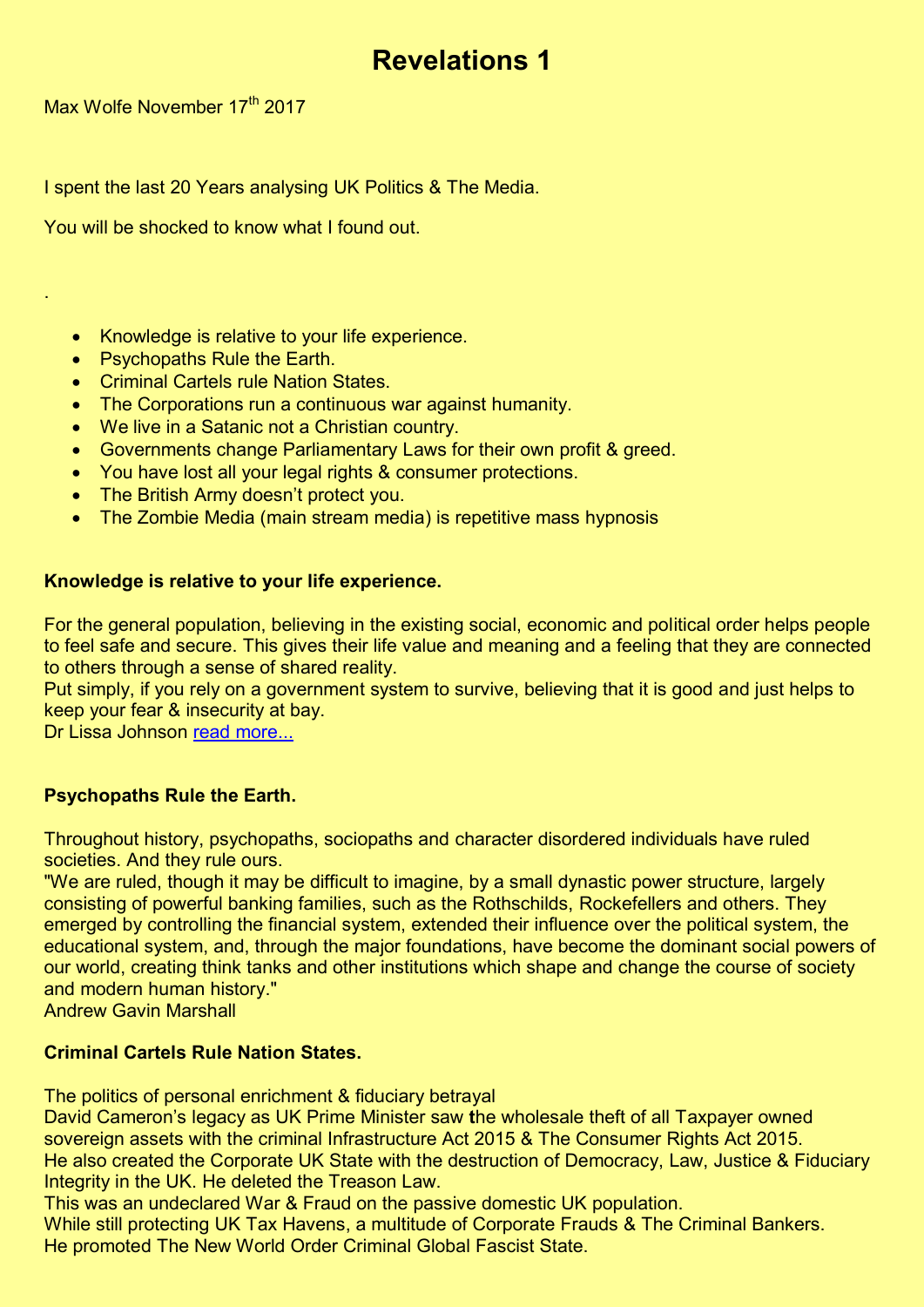And subjugated the British Broadcasting Corporation & the rest of the London Media into meaningless superficiality.

He did all this while allegedly "Working for a "Foreign State," The City of London, criminal bankers. He was the most articulate criminal mastermind of the 21st Century.

In the USA, the crime cartels of; both Presidents Bush, Bill Clinton, Hillary Clinton, Obama & Deep State showed scant regard for their Nation State while enriching themselves with profits from financial frauds, drug running, child trafficking and the 9/11 Trade Centre destruction to start seven oil wars.

## **The Corporations run a continuous war against humanity.**

It is no coincidence that Monsanto produce Genetically Modified (GM) seeds for wheat. Wheat & bread are the worldwide staple diet for populations. They have used their copyright ownership of GM Foods to contaminate our food, bankrupt & takeover farms worldwide. They also make Roundup which contains & spreads Glysophate poisons all over the land & killing bees. The Pharmaceutical corporations (Big Pharm) are the richest in the world. They financially outstrip even the War & Fraud corps, the Energy Sector & The Bankers.

They are currently alleged to have killed 77 Holistic Doctors as they take over Obamacare & the NHS.

Every facet of financial activity is an opportunity for The Corporations to steal your money armed with their Accountants & Queen's Counsel Barristers who specialise in fraud & offshore law bending.

## **We live in a Satanic not a Christian country**.

The Church of Rome now supports Satan. It seems quite bizarre but this comes from the words of The Pope himself in Rome.

The UK Christian Church has been stunned into silence by the Corporate Criminals who thrive on War & Fraud, Banking Fraud & the continuous asset stripping of the docile populations personal & public owned wealth.

The actual Christian religion has been replaced by materialism, sexual diversity & greed.

Personal religion of any creed should be based on; conscience, a sense of personal morality & love of yourself & those around you.

Protect yourself from evil & evil people.

# **Governments change Parliamentary Laws for their own profit & greed.**

The Infrastructure Act 2015 transferred all public owned assets to The Land Registry. Privatisation gave the City of London corporations control of the sale of ; parks, national parks, roads, council estates, town halls, school buildings, county council offices, Whitehall & a million properties as yet unknown. This is not just the sale of the Land Registry it is the theft of every single sovereign asset Taxpayers paid for over 900 years.

# **You have lost all your legal rights & consumer protections.**

When David Cameron pushed The Consumer Rights Act 2015 through the UK Parliament, in secret, just before the general election, nobody in the Labour Party or the Zombie Media mentioned it. If you have had any complaints lately about a purchase or service you will have found a deafening silence to your complaint.

This is because all of the government Ombudsmen services have been neutered & The Health & Safety executive replaced.

We know longer have a Trading Standards department, you get sent to the Citizens Advice, who no longer provide legal advice. You cannot contact a lawyer because there is no Legal Aid. And if you land up in court the judge will tell you that he/she can no longer find against a Corporation. They are outside of our legal system.